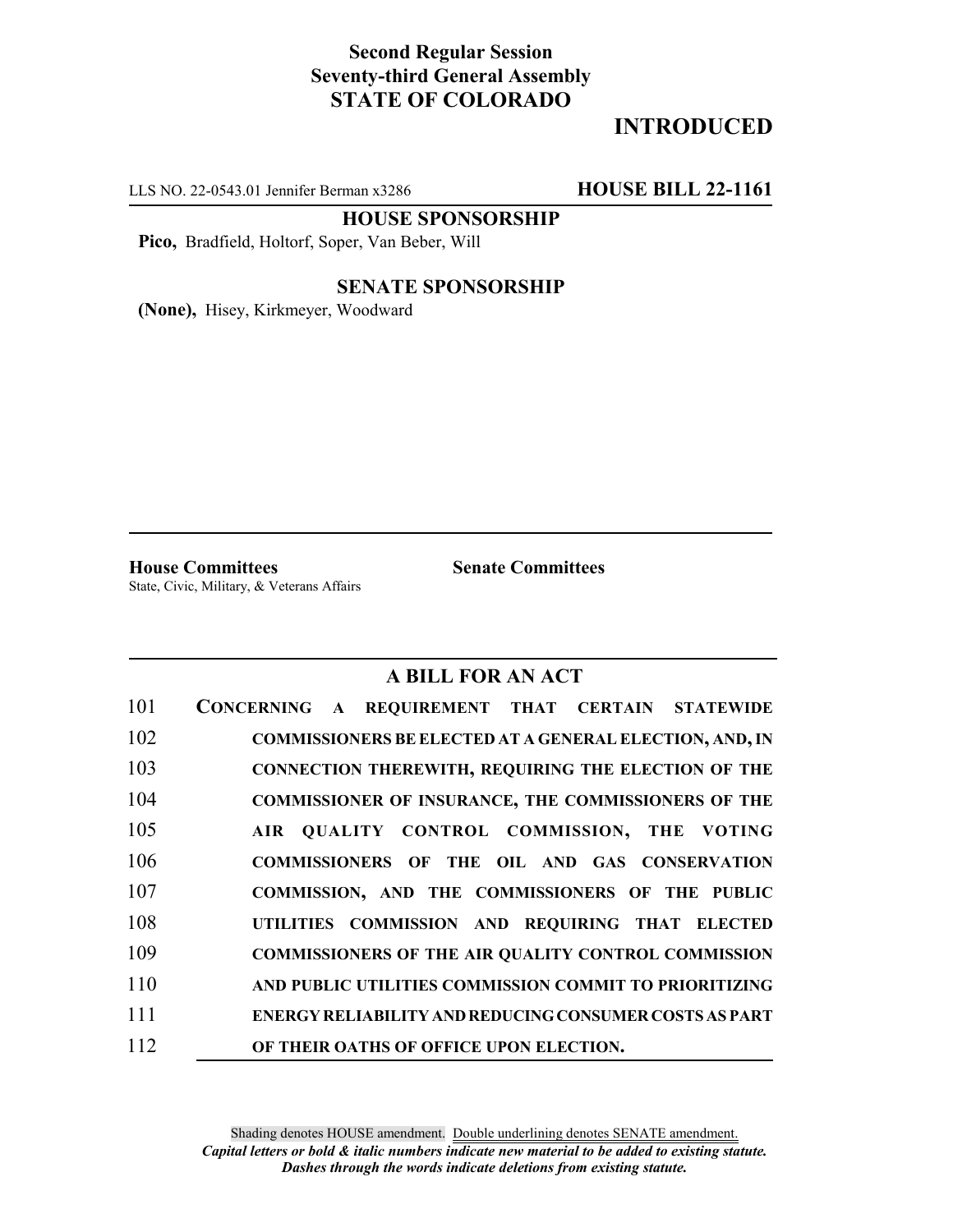### **Bill Summary**

*(Note: This summary applies to this bill as introduced and does not reflect any amendments that may be subsequently adopted. If this bill passes third reading in the house of introduction, a bill summary that applies to the reengrossed version of this bill will be available at http://leg.colorado.gov.)*

**Section 1** of the bill requires the election of the commissioner of insurance. **Sections 6 and 7** make conforming amendments.

**Section 2** repeals and reenacts existing statutes requiring the governor to appoint members of the air quality control commission to require the election of all commissioners.

**Section 3** requires the election of the voting members of the oil and gas conservation commission.

**Section 4** requires the election of all members of the public utilities commission, and **section 5** makes conforming amendments.

**Sections 2 through 5** become effective on January 1, 2024. Because the Colorado constitution requires the appointment of the commissioner of insurance, **sections 1, 6, and 7** only become effective on January 1, 2024, if, based on the passage of a concurrent resolution and a vote of the people, the governor declares a vote at a general election to change the Colorado constitution to require the election of the commissioner of insurance.

**Sections 2 and 4** also require that an elected commissioner's oath of office include a commitment to prioritizing energy reliability and reducing consumer costs above all other considerations in making decisions as a commissioner.

2 **SECTION 1.** In Colorado Revised Statutes, 10-1-104, **amend** (1);

3 and **add** (1.5) as follows:

## 4 **10-1-104. Commissioner of insurance - election - other**

5 **employees - repeal.** (1) (a) The commissioner of insurance is the head

6 of the division of insurance.

7 (b) (I) SUBJECT TO SUBSECTION (1.5) OF THIS SECTION, the 8 commissioner shall be appointed by, and serve at the pleasure of, the 9 governor, subject to confirmation of the appointment by the senate

<sup>1</sup> *Be it enacted by the General Assembly of the State of Colorado:*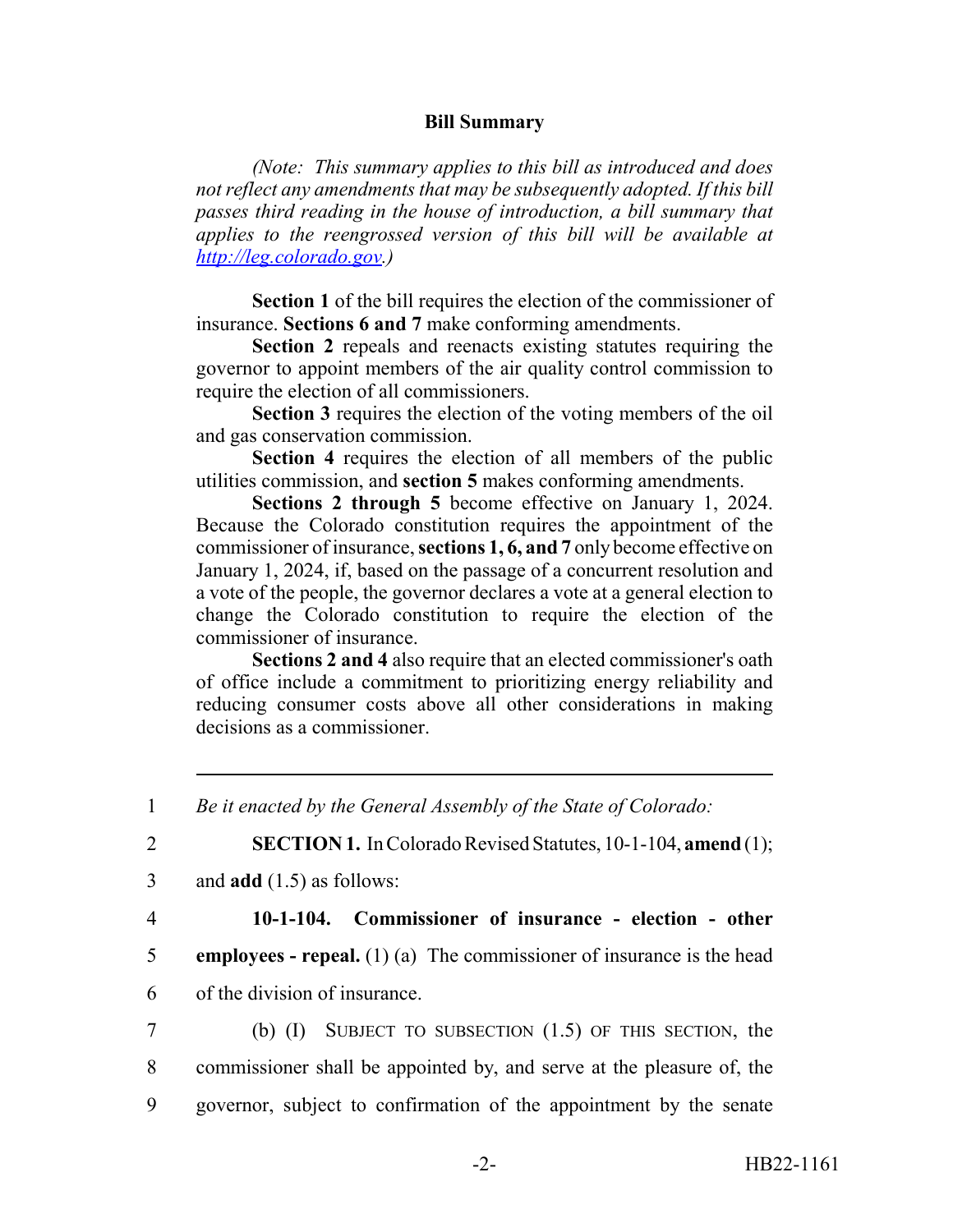pursuant to section 23 of article IV of the state constitution. The commissioner shall be a person well versed in insurance and an elector of the state of Colorado and shall have no pecuniary interest in any insurance company or agency directly or indirectly, other than as a policyholder.

 (II) THIS SUBSECTION  $(1)(b)$  IS REPEALED, EFFECTIVE FEBRUARY 1, 2025.

 (1.5) (a) ON AND AFTER JANUARY 1, 2024, THE COMMISSIONER SHALL BE ELECTED AT A GENERAL ELECTION AND SHALL SERVE A FOUR-YEAR TERM. UPON REELECTION, THE COMMISSIONER MAY SERVE ADDITIONAL FOUR-YEAR TERMS. TO QUALIFY FOR ELECTION, THE COMMISSIONER MUST BE A QUALIFIED ELECTOR OF THE STATE OF COLORADO.

 (b) IF THE COMMISSIONER HAS NOT SOUGHT REELECTION AFTER COMPLETING THE COMMISSIONER'S TERM OR HAS BEEN DEFEATED IN THE GENERAL ELECTION, THE COMMISSIONER MAY CONTINUE TO SERVE UNTIL THE PERSON ELECTED TO SERVE AS THE COMMISSIONER HAS TAKEN THE OATH OF OFFICE PURSUANT TO SECTION 24-12-101 AND CAN BEGIN SERVING.

 **SECTION 2.** In Colorado Revised Statutes, **repeal and reenact, with amendments,** 25-7-104 as follows:

 **25-7-104. Air quality control commission - created - election of commissioners - repeal.** (1) (a) THERE IS HEREBY CREATED IN THE DEPARTMENT OF PUBLIC HEALTH AND ENVIRONMENT THE AIR QUALITY CONTROL COMMISSION. THE COMMISSION CONSISTS OF NINE VOTING COMMISSIONERS WHO SHALL BE ELECTED AT A GENERAL ELECTION. TO QUALIFY FOR ELECTION, A COMMISSIONER MUST BE A QUALIFIED ELECTOR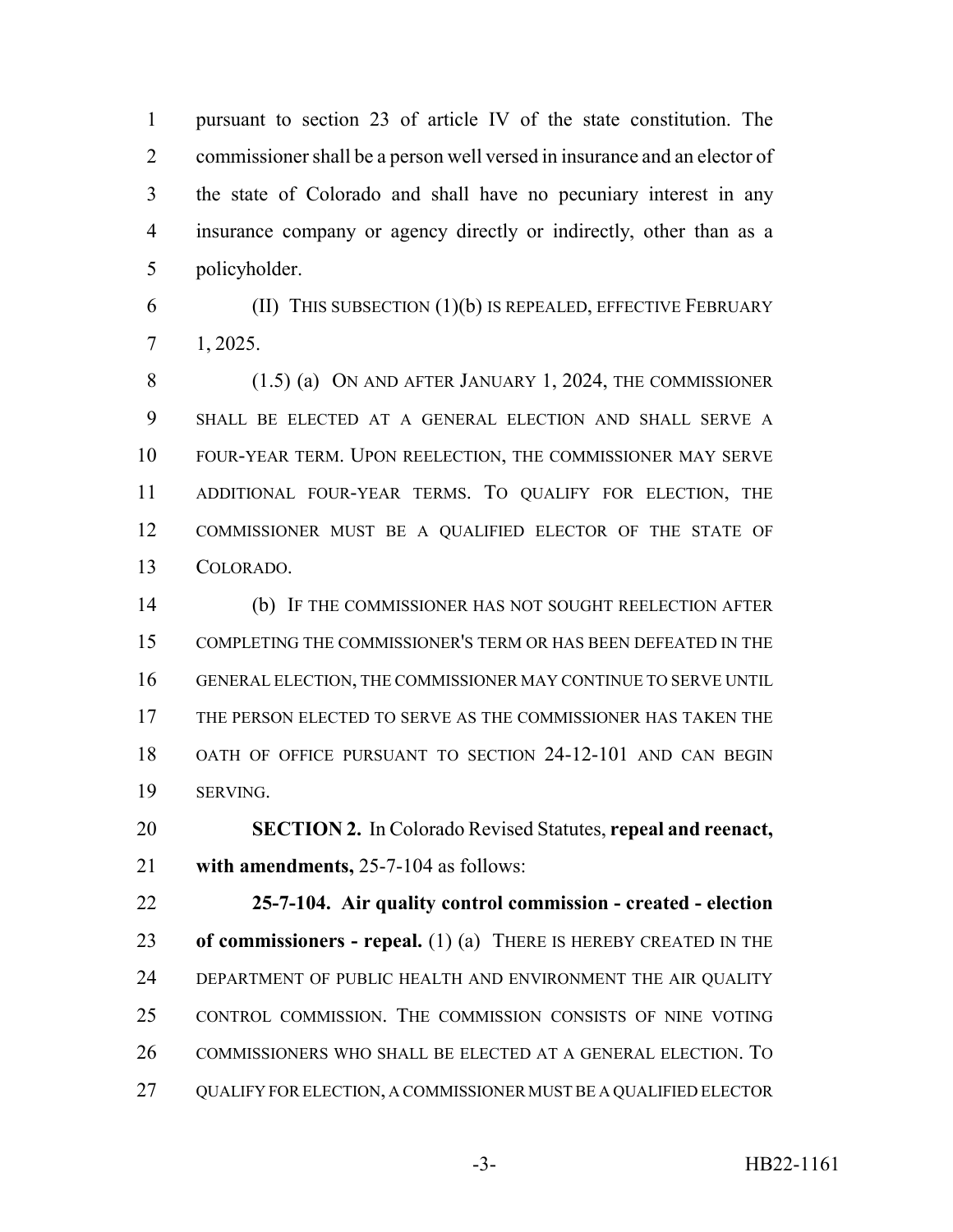OF THE STATE.EACH COMMISSIONER, BEFORE ENTERING UPON THE DUTIES OF THE OFFICE, SHALL TAKE AN OATH OF OFFICE IN ACCORDANCE WITH SECTION 24-12-101.AN ELECTED COMMISSIONER'S OATH OF OFFICE MUST INCLUDE A COMMITMENT TO PRIORITIZING ENERGY RELIABILITY AND REDUCING CONSUMER COSTS ABOVE ALL OTHER CONSIDERATIONS IN MAKING DECISIONS AS A COMMISSIONER.

 (b) COMMISSIONERS SERVE THREE-YEAR TERMS AND MUST SEEK REELECTION TO SERVE ADDITIONAL THREE-YEAR TERMS.A COMMISSIONER WHO HAS NOT SOUGHT REELECTION AFTER COMPLETING THE COMMISSIONER'S TERM OR WHO HAS BEEN DEFEATED IN THE GENERAL ELECTION MAY CONTINUE TO SERVE UNTIL THE PERSON ELECTED TO SERVE IN THE COMMISSIONER'S SEAT HAS TAKEN THE OATH OF OFFICE PURSUANT TO SUBSECTION (1)(a) OF THIS SECTION AND CAN BEGIN SERVING.

 (c) (I) A PREVIOUSLY APPOINTED COMMISSIONER WHO HAS NOT 15 SOUGHT ELECTION IN 2024 OR WHO HAS BEEN DEFEATED IN THE 2024 GENERAL ELECTION MAY CONTINUE TO SERVE UNTIL THE COMPLETION OF THE COMMISSIONER'S TERM, AND THE PERSON ELECTED TO SERVE IN THE COMMISSIONER'S SEAT SHALL THEN TAKE THE OATH OF OFFICE PURSUANT 19 TO SUBSECTION (1)(a) OF THIS SECTION AND COMMENCE SERVING.

**(II) THIS SUBSECTION (1)(c) IS REPEALED, EFFECTIVE SEPTEMBER** 1, 2027.

 (2) EACH COMMISSIONER NOT OTHERWISE IN FULL-TIME EMPLOYMENT OF THE STATE RECEIVES A PER DIEM OF FORTY DOLLARS FOR EACH DAY ACTUALLY AND NECESSARILY SPENT IN THE DISCHARGE OF OFFICIAL DUTIES, BUT NOT TO EXCEED ONE THOUSAND TWO HUNDRED EIGHTY-FOUR DOLLARS IN ANY ONE YEAR.EACH COMMISSIONER RECEIVES TRAVELING AND OTHER NECESSARY EXPENSES ACTUALLY INCURRED IN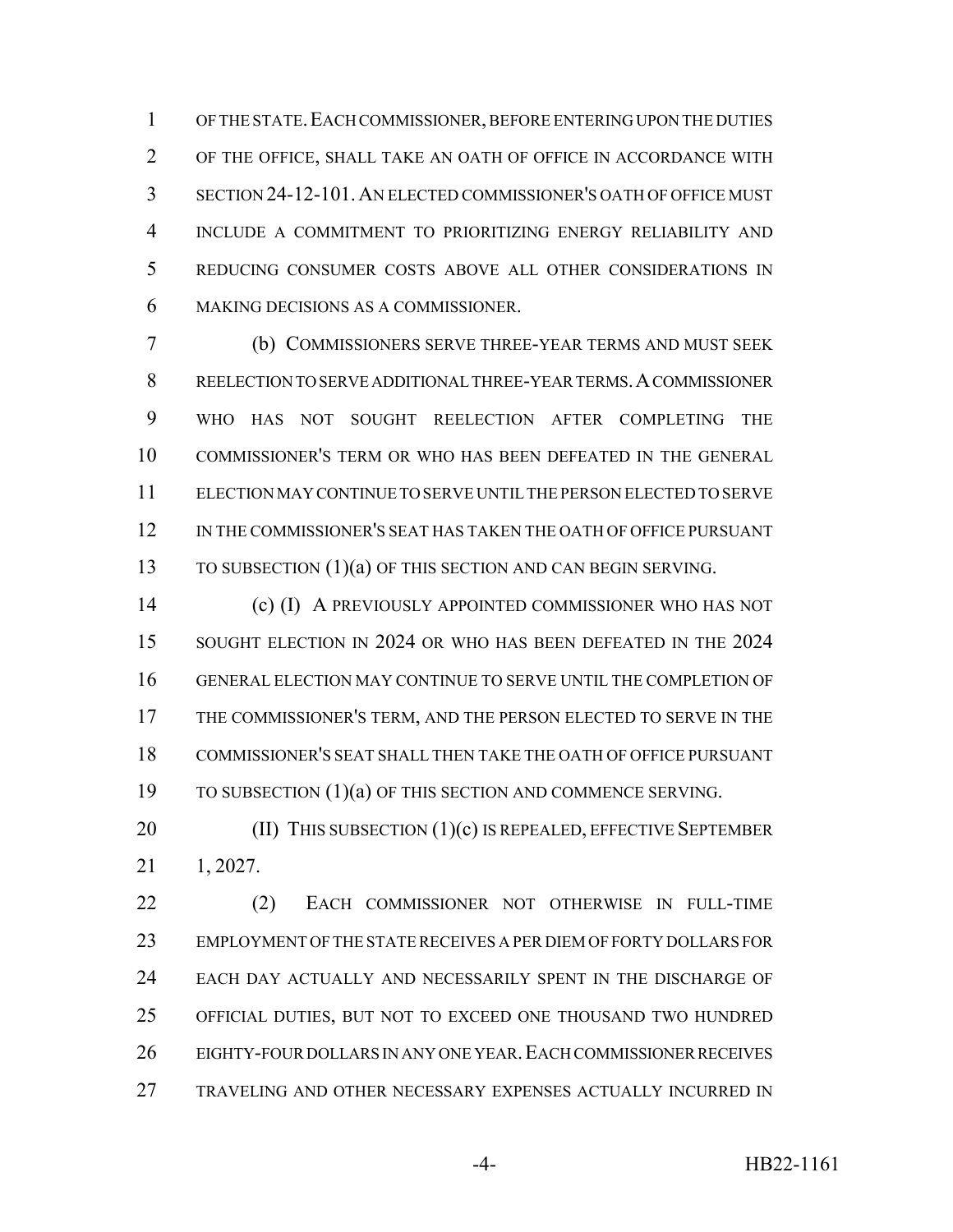THE PERFORMANCE OF OFFICIAL DUTIES.

 (3) EACH YEAR, THE COMMISSION SHALL SELECT FROM ITS MEMBERSHIP A CHAIR, VICE-CHAIR, AND SECRETARY. THE SECRETARY OF THE COMMISSION SHALL KEEP A RECORD OF THE COMMISSION'S PROCEEDINGS.THE COMMISSION SHALL HOLD REGULAR PUBLIC MONTHLY MEETINGS AND MAY HOLD SPECIAL MEETINGS ON THE CALL OF THE CHAIR OR, IF THE CHAIR IS UNAVAILABLE, ON THE CALL OF THE VICE-CHAIR, AT SUCH OTHER TIMES AS THE CHAIR OR VICE-CHAIR DEEMS NECESSARY.THE SECRETARY SHALL PROVIDE WRITTEN NOTICE OF THE TIME AND PLACE OF ANY MEETING TO EACH COMMISSIONER AT LEAST FIVE DAYS BEFORE THE MEETING.

 (4) TWO-THIRDS OF THE MEMBERSHIP OF THE COMMISSION CONSTITUTES A QUORUM. A MATTER BEFORE THE COMMISSION REQUIRES A MAJORITY VOTE OF THE COMMISSIONERS FOR THE COMMISSION TO MAKE A DETERMINATION ON THE MATTER.

 (5) A COMMISSIONER SHALL DISCLOSE TO THE COMMISSION IN A PUBLIC MEETING ANY POTENTIAL CONFLICTS OF INTEREST EXISTING AT THE TIME OF THE COMMISSIONER'S ELECTION OR THAT ARISE DURING THE COMMISSIONER'S TERM.

 **SECTION 3.** In Colorado Revised Statutes, 34-60-104.3, **repeal** (2) and (5); and **add** (2.5) as follows:

 **34-60-104.3. Oil and gas conservation commission - election of commissioners - report - publication - repeal.** (2) (a) The commission 24 consists of seven members, five of whom shall be appointed by the 25 governor with the consent of the senate. The executive director of the department of natural resources and the executive director of the 27 department of public health and environment, or the executive directors'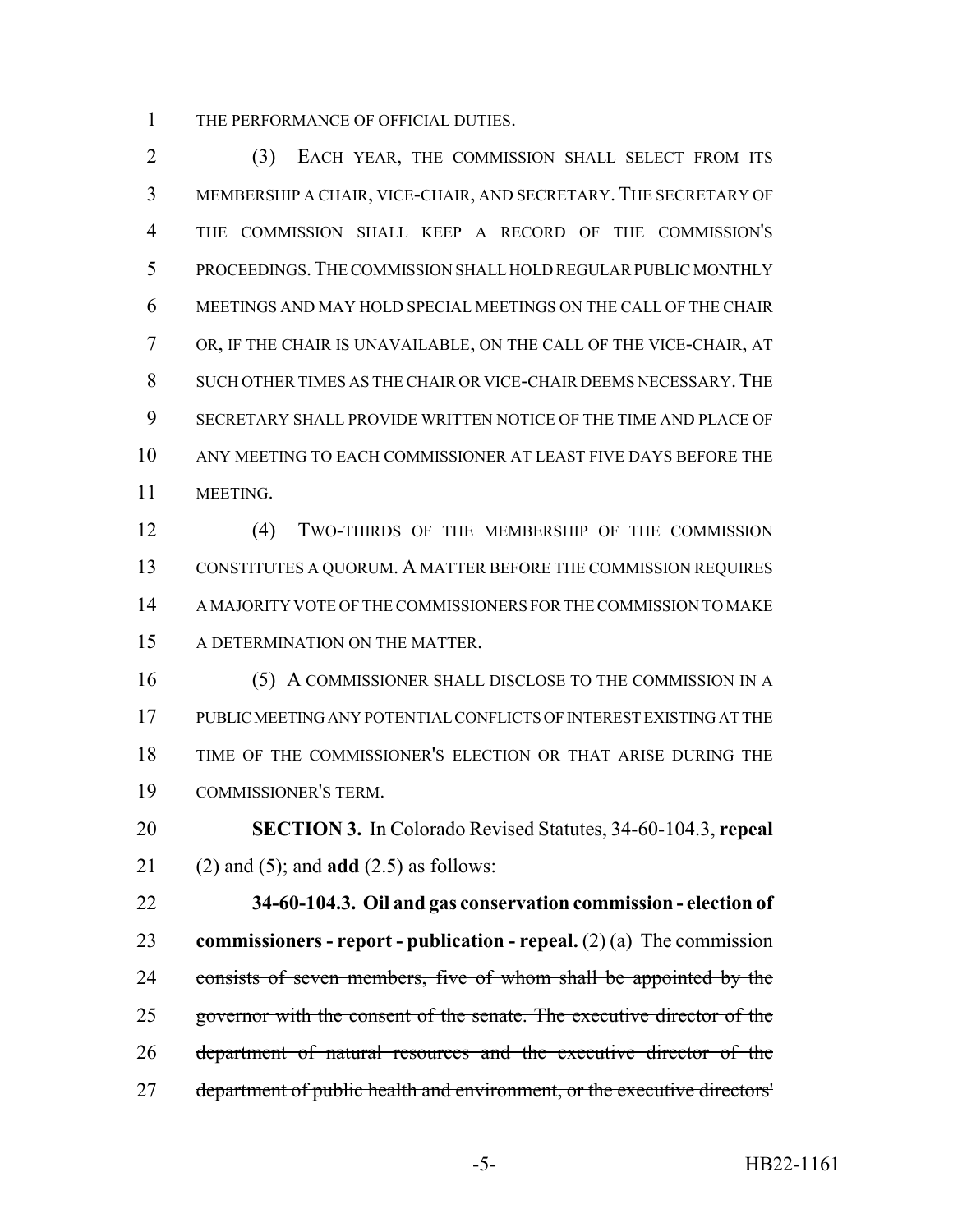1 designees, are ex officio nonvoting members. A majority of the voting 2 commissioners constitutes a quorum for the transaction of its business.

3 (b) Each appointed commissioner must be a qualified elector of 4 this state. Each appointed commissioner, before entering upon the duties 5 of office, shall take the constitutional oath of office. Excluding the 6 executive directors from consideration, no more than three members of 7 the commission may be members of the same political party. To the 8 extent possible, consistent with this subsection  $(2)$ , the members shall be 9 appointed taking into account the need for geographical representation of 10 areas of the state with high levels of current or anticipated oil and gas 11 activity or employment. The appointed members of the commission shall 12 devote their entire time to the duties of their offices to the exclusion of 13 any other employment and are entitled to receive compensation as 14 designated by law.

15 (c) One appointed member must be an individual with substantial 16 experience in the oil and gas industry; one appointed member must have 17 substantial expertise in planning or land use; one appointed member must 18 have formal training or substantial experience in environmental 19 protection, wildlife protection, or reclamation; one appointed member 20 must have professional experience demonstrating an ability to contribute 21 to the commission's body of expertise that will aid the commission in 22 making sound, balanced decisions; and one appointed member must have 23 formal training or substantial experience in public health.

24 (d) No person may be appointed to serve on the commission or 25 hold the office of commissioner if the person has a conflict of interest 26 with oil and gas development in Colorado. Examples of conflicts of 27 interest include being registered as a lobbyist at the local or state levels,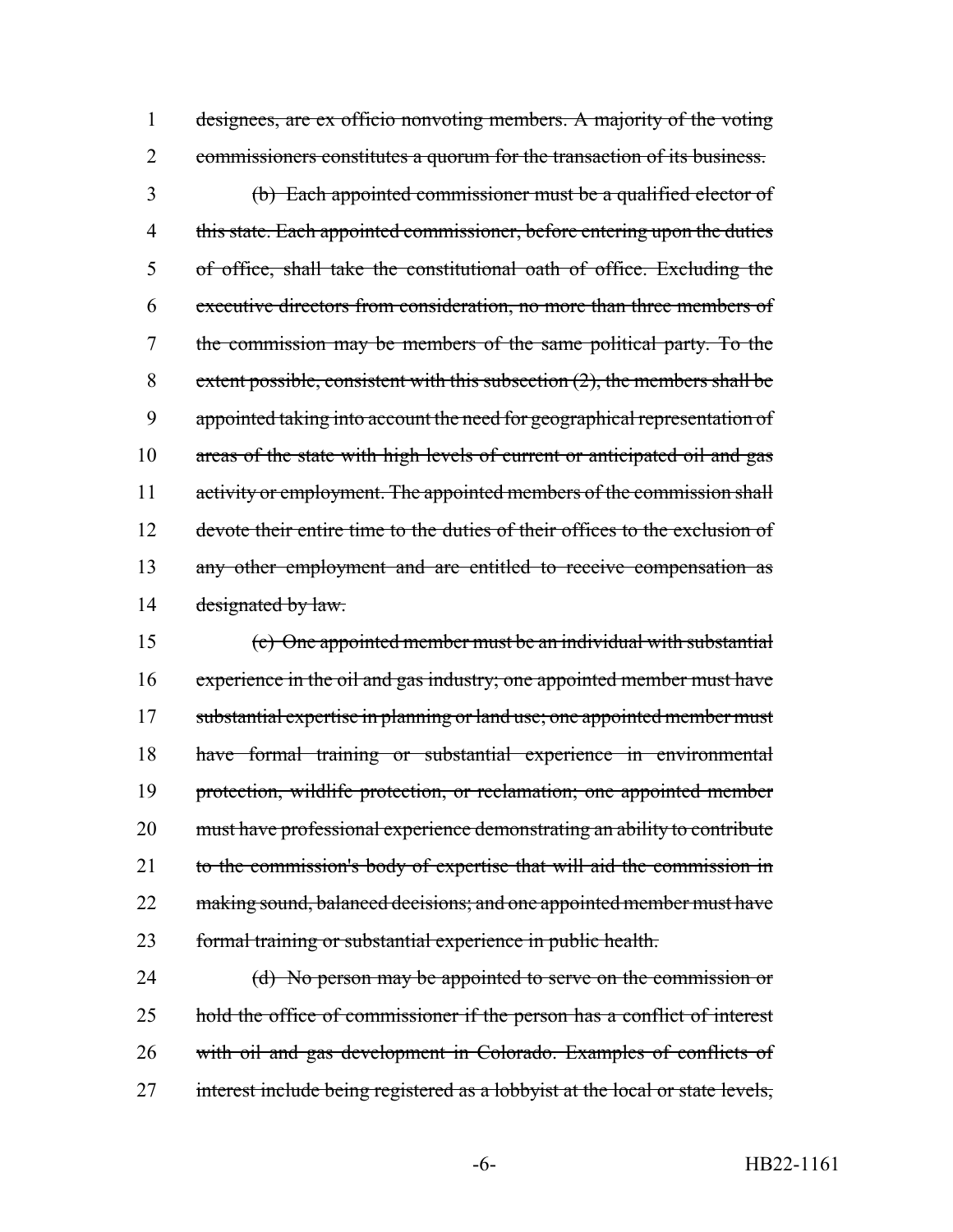serving in the general assembly within the prior three years, or serving in 2 an official capacity with an entity that educates or advocates for or against oil and gas activity. This subsection  $(2)(d)$  shall be construed reasonably 4 with the objective of disqualifying from the commission any person who 5 might have an immediate conflict of interest or who may not be able to make balanced decisions about oil and gas regulation in Colorado. A person who has worked with or for an energy or environmental entity need not be disqualified if the person's experience shows subject matter knowledge coupled with an ability to render informed, thorough, and balanced decision-making.

 (e) Members of the commission shall be appointed for terms of four years each; except that the initial terms of two members are two years. The governor shall designate one member of the commission as 14 chair of the commission. The chair shall delegate roles and 15 responsibilities to commissioners and the director. The governor may at 16 any time remove any appointed member of the commission, and by 17 appointment the governor shall fill any vacancy on the commission. In 18 case one or more vacancies occur on the same day, the governor shall 19 designate the order of filling vacancies.

20 (2.5) (a) (I) (A) THE COMMISSION CONSISTS OF SEVEN COMMISSIONERS, FIVE OF WHOM ARE VOTING COMMISSIONERS WHO SHALL BE ELECTED AT A GENERAL ELECTION. EACH VOTING COMMISSIONER, BEFORE COMMENCING THE DUTIES OF THE OFFICE, SHALL TAKE AN OATH OF OFFICE IN ACCORDANCE WITH SECTION 24-12-101.A MAJORITY OF THE VOTING COMMISSIONERS CONSTITUTES A QUORUM FOR THE TRANSACTION OF THE COMMISSION'S BUSINESS.

**(B)** THE EXECUTIVE DIRECTOR OF THE DEPARTMENT OF NATURAL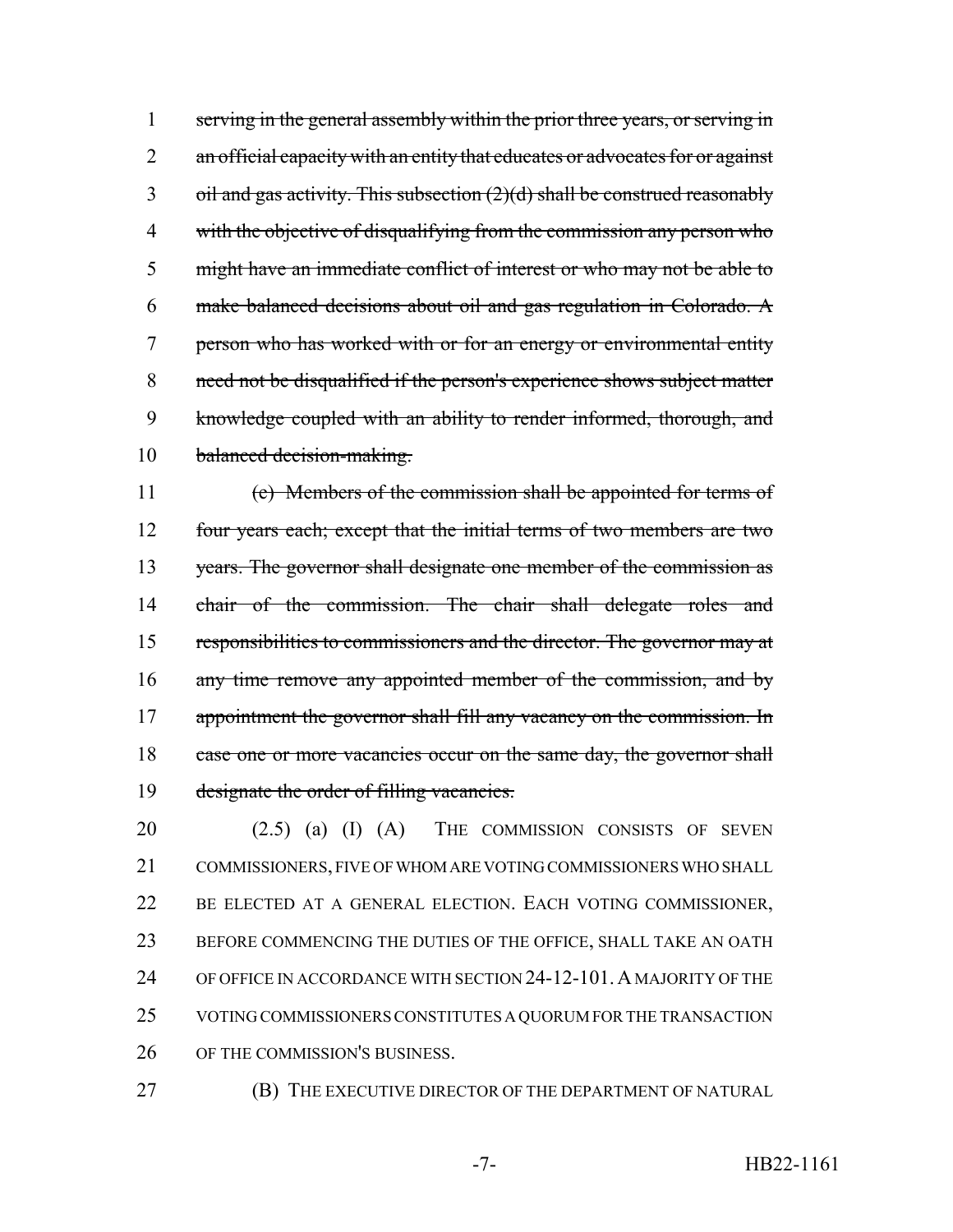RESOURCES AND THE EXECUTIVE DIRECTOR OF THE DEPARTMENT OF PUBLIC HEALTH AND ENVIRONMENT, OR THE EXECUTIVE DIRECTORS' DESIGNEES, ARE EX OFFICIO, NONVOTING COMMISSIONERS.

 (C) TO QUALIFY FOR ELECTION AS A VOTING COMMISSIONER, A PERSON MUST BE A QUALIFIED ELECTOR OF THE STATE.

 (D) A COMMISSIONER SHALL DISCLOSE TO THE COMMISSION IN A PUBLIC MEETING ANY POTENTIAL CONFLICTS OF INTEREST THAT ARISE DURING THE COMMISSIONER'S TERM.

 (II) VOTING COMMISSIONERS SERVE FOUR-YEAR TERMS AND MUST SEEK REELECTION TO SERVE ADDITIONAL FOUR-YEAR TERMS. A VOTING COMMISSIONER WHO HAS NOT SOUGHT REELECTION AFTER COMPLETING THE COMMISSIONER'S TERM OR WHO HAS BEEN DEFEATED IN THE GENERAL ELECTION MAY CONTINUE TO SERVE UNTIL THE PERSON ELECTED TO SERVE IN THE COMMISSIONER'S SEAT HAS TAKEN THE OATH OF OFFICE PURSUANT 15 TO SUBSECTION  $(2.5)(a)(I)(A)$  OF THIS SECTION AND CAN BEGIN SERVING. 16 (III) (A) A PREVIOUSLY APPOINTED VOTING COMMISSIONER WHO HAS NOT SOUGHT ELECTION IN 2024 OR WHO HAS BEEN DEFEATED IN THE 2024 GENERAL ELECTION MAY CONTINUE TO SERVE UNTIL THE COMPLETION OF THE COMMISSIONER'S TERM, AND THE PERSON ELECTED TO SERVE IN THE COMMISSIONER'S SEAT SHALL THEN TAKE THE OATH OF 21 OFFICE PURSUANT TO SUBSECTION  $(2.5)(a)(I)(A)$  OF THIS SECTION AND COMMENCE SERVING.

23 **(B)** THIS SUBSECTION  $(2.5)(a)(III)$  IS REPEALED, EFFECTIVE SEPTEMBER 1, 2027.

 (b) THE VOTING COMMISSIONERS SHALL DEVOTE THEIR ENTIRE TIME TO THE DUTIES OF THEIR OFFICES TO THE EXCLUSION OF ANY OTHER EMPLOYMENT AND ARE ENTITLED TO RECEIVE COMPENSATION AS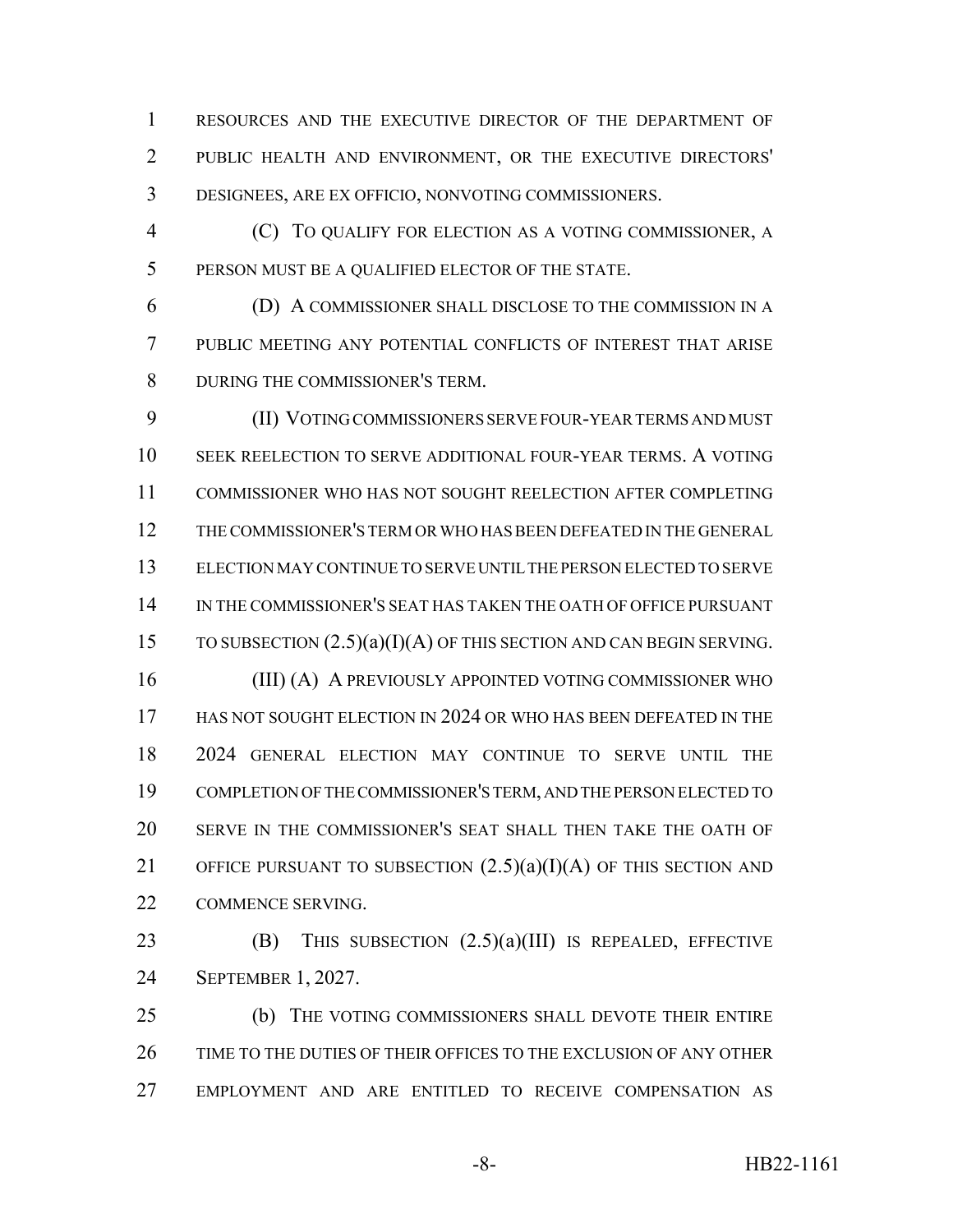#### 1 DESIGNATED BY LAW.

 (c) THE VOTING COMMISSIONERS SHALL DESIGNATE ONE VOTING COMMISSIONER TO SERVE AS CHAIR OF THE COMMISSION. THE CHAIR SHALL DELEGATE ROLES AND RESPONSIBILITIES TO THE COMMISSIONERS AND THE DIRECTOR.

6 (5) This section takes effect on the earlier of July 1, 2020, or the 7 date on which all rules required to be adopted by section 34-60-106 8  $(2.5)(a)$ ,  $(11)(c)$ , and  $(19)$  have become effective. The director shall notify 9 the revisor of statutes in writing of the date on which the condition 10 specified in this subsection  $(5)$  has occurred by e-mailing the notice to 11 revisorofstatutes.ga@state.co.us.

12 **SECTION 4.** In Colorado Revised Statutes, 40-2-101, **repeal** (1) 13 and (2); and **add** (2.5) as follows:

14 **40-2-101. Creation - term - subject to termination - repeal -** 15 **repeal of part.** (1) A public utilities commission is hereby created, 16 which shall be known as the public utilities commission of the state of 17 Colorado, to consist of three members who shall be appointed by the 18 governor with the consent of the senate. Persons holding office on July 19 1, 1993, shall continue to serve in such office, but the term of one of these 20 persons shall expire on the Monday preceding the second Tuesday of 21 January, 1995, of another, the Monday preceding the second Tuesday of 22 January, 1996, and of the third, the Monday preceding the second 23 Tuesday of January, 1997, all as the governor shall designate; except that 24 such designation shall not result in the extension of the term of any 25 member to more than four years' duration. Thereafter, appointments shall 26 be made for terms of four years.

27 (2) No more than two members of the public utilities commission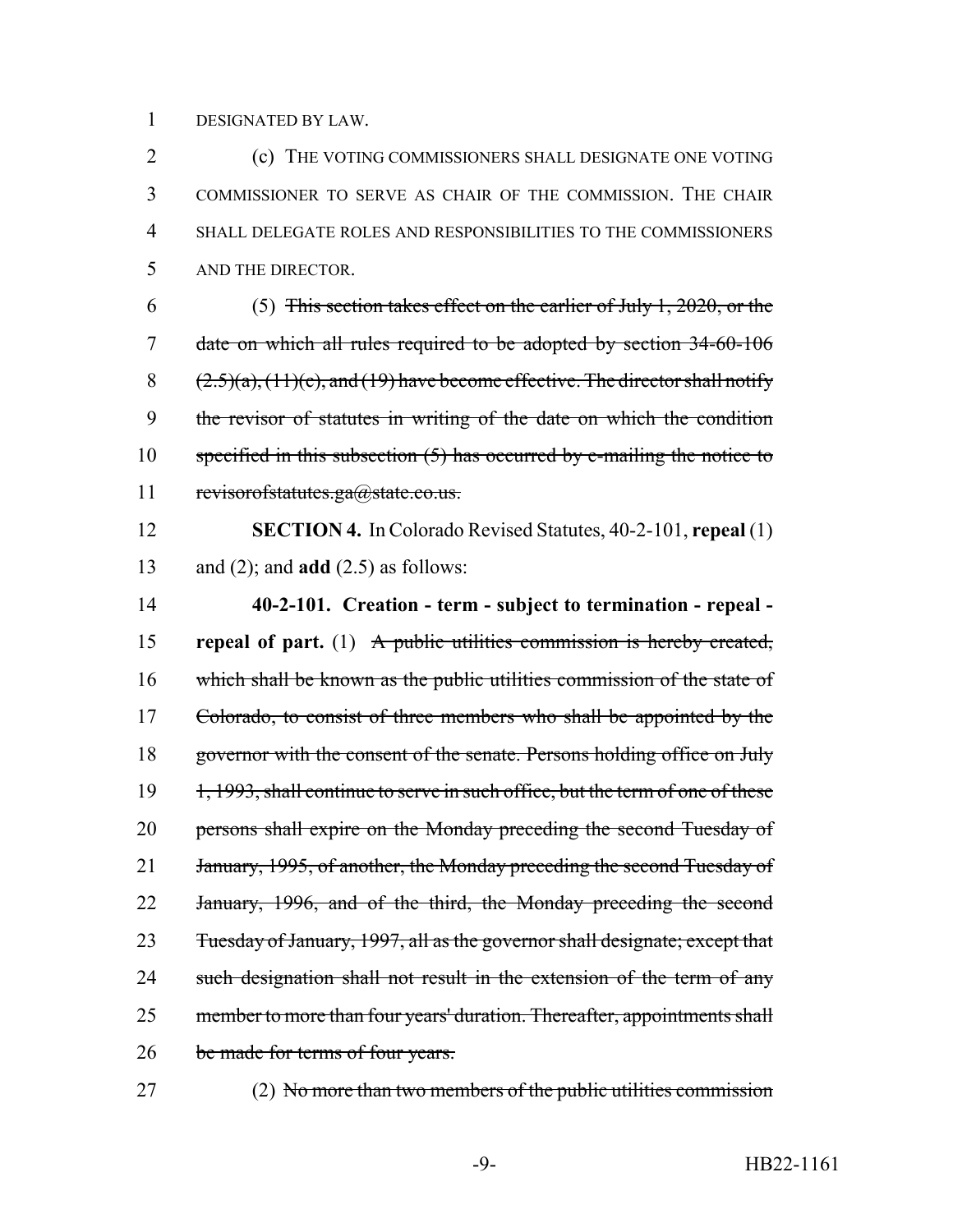1 shall be affiliated with the same political party, and any appointment to 2 fill a vacancy shall be for the unexpired term. Each commissioner shall be a qualified elector of this state. The governor shall designate one member of the commission as chair of the commission. The commissioners shall devote their entire time to the duties of their office to the exclusion of any other employment and shall receive such compensation as is designated by law. A majority of the commission shall constitute a quorum for the transaction of its business.

 (2.5) (a) (I) A PUBLIC UTILITIES COMMISSION IS HEREBY CREATED AS THE PUBLIC UTILITIES COMMISSION OF THE STATE OF COLORADO. THE COMMISSION CONSISTS OF THREE COMMISSIONERS ELECTED AT A GENERAL ELECTION. TO QUALIFY FOR ELECTION, A COMMISSIONER MUST BE A 13 QUALIFIED ELECTOR OF THIS STATE. ELECTED COMMISSIONERS SERVE FOR TERMS OF FOUR YEARS AND MUST SEEK REELECTION TO SERVE ADDITIONAL FOUR-YEAR TERMS. AN ELECTED COMMISSIONER'S OATH OF OFFICE PURSUANT TO SECTION 40-2-102 (1) MUST INCLUDE A COMMITMENT TO PRIORITIZING ENERGY RELIABILITY AND REDUCING CONSUMER COSTS ABOVE ALL OTHER CONSIDERATIONS IN MAKING DECISIONS AS A COMMISSIONER.

**(II) A COMMISSIONER WHO HAS NOT SOUGHT REELECTION AFTER**  COMPLETING THE COMMISSIONER'S TERM OR WHO HAS BEEN DEFEATED IN THE GENERAL ELECTION MAY CONTINUE TO SERVE UNTIL THE PERSON ELECTED TO SERVE IN THE COMMISSIONER'S SEAT HAS TAKEN THE OATH OF OFFICE PURSUANT TO SECTION 40-2-102 (1) AND CAN BEGIN SERVING.

25 (III) (A) A PREVIOUSLY APPOINTED COMMISSIONER WHO HAS NOT 26 SOUGHT ELECTION IN 2024 OR WHO HAS BEEN DEFEATED IN THE 2024 GENERAL ELECTION MAY CONTINUE TO SERVE UNTIL THE COMPLETION OF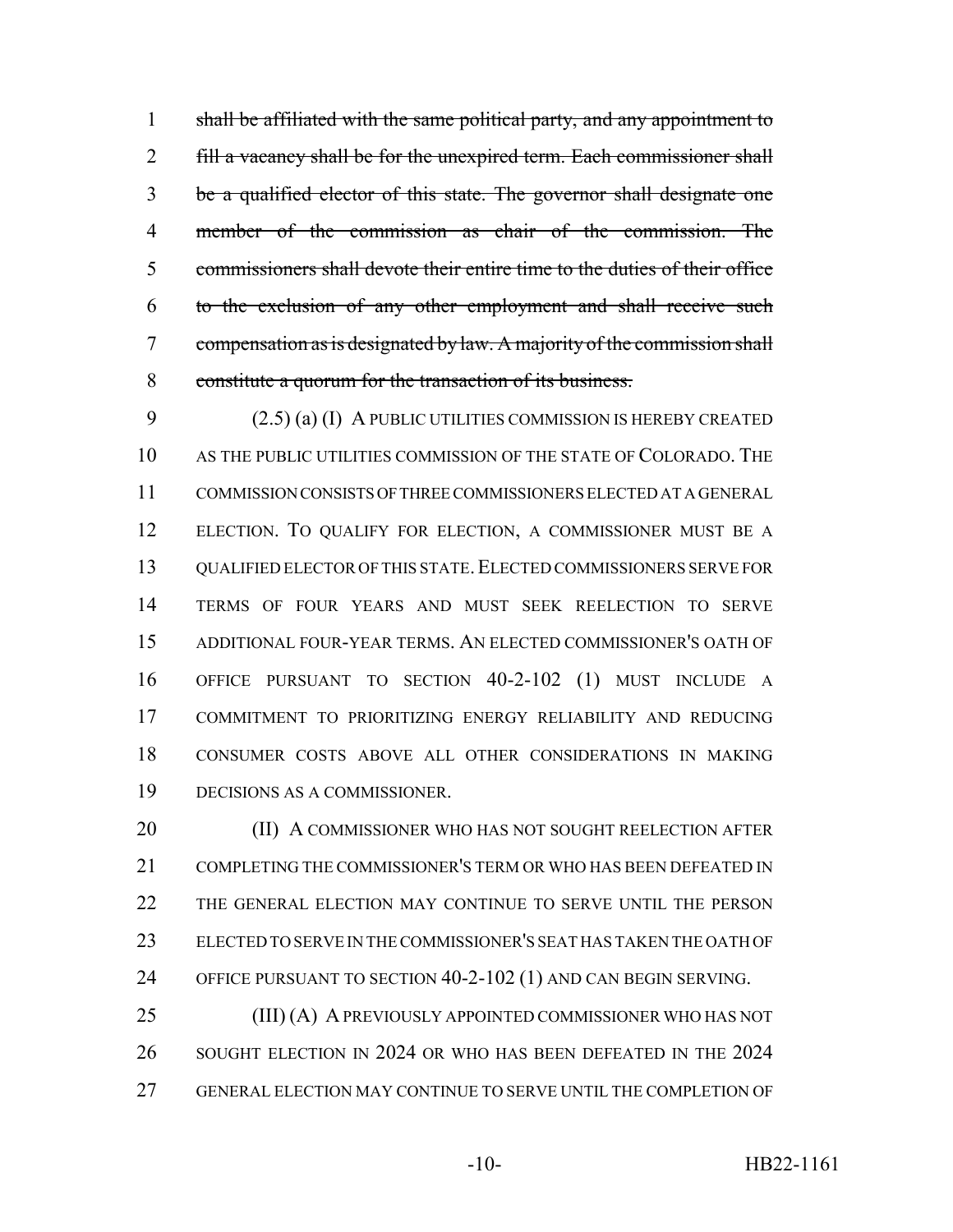THE COMMISSIONER'S TERM, AND THE PERSON ELECTED TO SERVE IN THE COMMISSIONER'S SEAT SHALL THEN TAKE THE OATH OF OFFICE PURSUANT TO SECTION 40-2-102 (1) AND COMMENCE SERVING.

 (B) THIS SUBSECTION (2.5)(a)(III) IS REPEALED, EFFECTIVE SEPTEMBER 1, 2027.

 (b) THE COMMISSIONERS SHALL DESIGNATE ONE COMMISSIONER AS CHAIR OF THE COMMISSION. THE COMMISSIONERS SHALL DEVOTE THEIR ENTIRE TIME TO THE DUTIES OF THEIR OFFICE TO THE EXCLUSION OF ANY OTHER EMPLOYMENT AND SHALL RECEIVE SUCH COMPENSATION AS IS DESIGNATED BY LAW. A MAJORITY OF THE COMMISSION CONSTITUTES A QUORUM FOR THE TRANSACTION OF ITS BUSINESS.

 (c) A COMMISSIONER SHALL DISCLOSE TO THE COMMISSION IN A PUBLIC MEETING ANY POTENTIAL CONFLICTS OF INTEREST THAT ARISE DURING THE COMMISSIONER'S TERM.

 **SECTION 5.** In Colorado Revised Statutes, **amend** 40-2-102 as follows:

 **40-2-102. Oath - qualifications.** (1) Each commissioner, before 18 entering upon the duties of his office, shall take the constitutional oath of 19 office.  $N_{\sigma}$ 

20 (2) A person in the employ of EMPLOYED BY or holding  $\frac{\text{any}}{\text{any}}$ 21 official OFFICE IN relation to any corporation or person which said 22 corporation or person THAT is subject in whole or in part to regulation by 23 the commission and no OR A person owning stocks or bonds of any such 24 corporation or who is in any manner pecuniarily interested therein shall 25 be appointed to or hold the office of commissioner or IN ANY SUCH 26 CORPORATION IS NOT ELIGIBLE TO be appointed or employed by the 27 commission; but, if any such A person becomes the owner of such stocks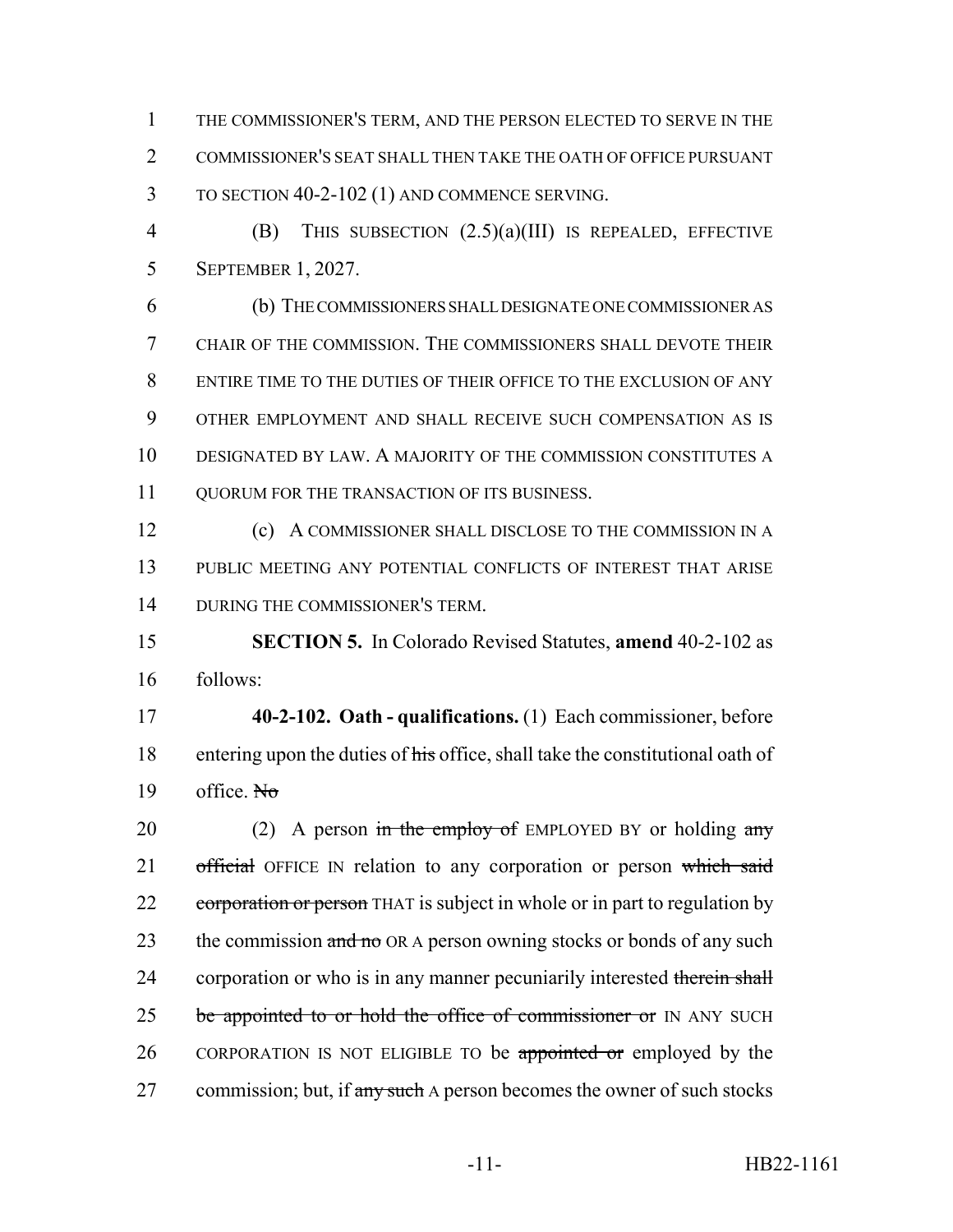or bonds or becomes pecuniarily interested in such corporation otherwise 2 than voluntarily, he THE PERSON shall divest himself of such ownership 3 or interest within six months. failing to do so, his office or employment 4 shall become vacant IF A PERSON FAILS TO DIVEST OF SUCH OWNERSHIP OR INTEREST AFTER SIX MONTHS, THE PERSON'S EMPLOYMENT WITH THE COMMISSION CEASES. **SECTION 6.** In Colorado Revised Statutes, 8-14.5-103, **amend** the introductory portion and (3.5) as follows: **8-14.5-103. Definitions.** As used in this article ARTICLE 14.5, unless the context otherwise requires: (3.5) "Commissioner" means the insurance commissioner, 12 appointed ELECTED pursuant to section 10-1-104. C.R.S. **SECTION 7.** In Colorado Revised Statutes, 11-59-110, **amend**  $(1)(f)$  as follows: **11-59-110. Exemptions from registration.** (1) Subject to the requirements of subsection (2) of this section, the following issues of 17 bonds by a district are exempted from all of the provisions of sections 11-59-104 and 11-59-106: (f) Any issue of bonds insured as to the payment of the principal and interest on the debt by a policy of insurance issued by an insurance company authorized to do business as an insurance company in this state 22 and authorized for such risk by the insurance commissioner appointed 23 ELECTED pursuant to section 10-1-104;  $C.R.S.$ ; **SECTION 8. Act subject to petition - effective date.** Except as otherwise provided in subsection (2) of this section, this act takes effect January 1, 2024; except that, if a referendum petition is filed pursuant to section 1 (3) of article V of the state constitution against this act or an